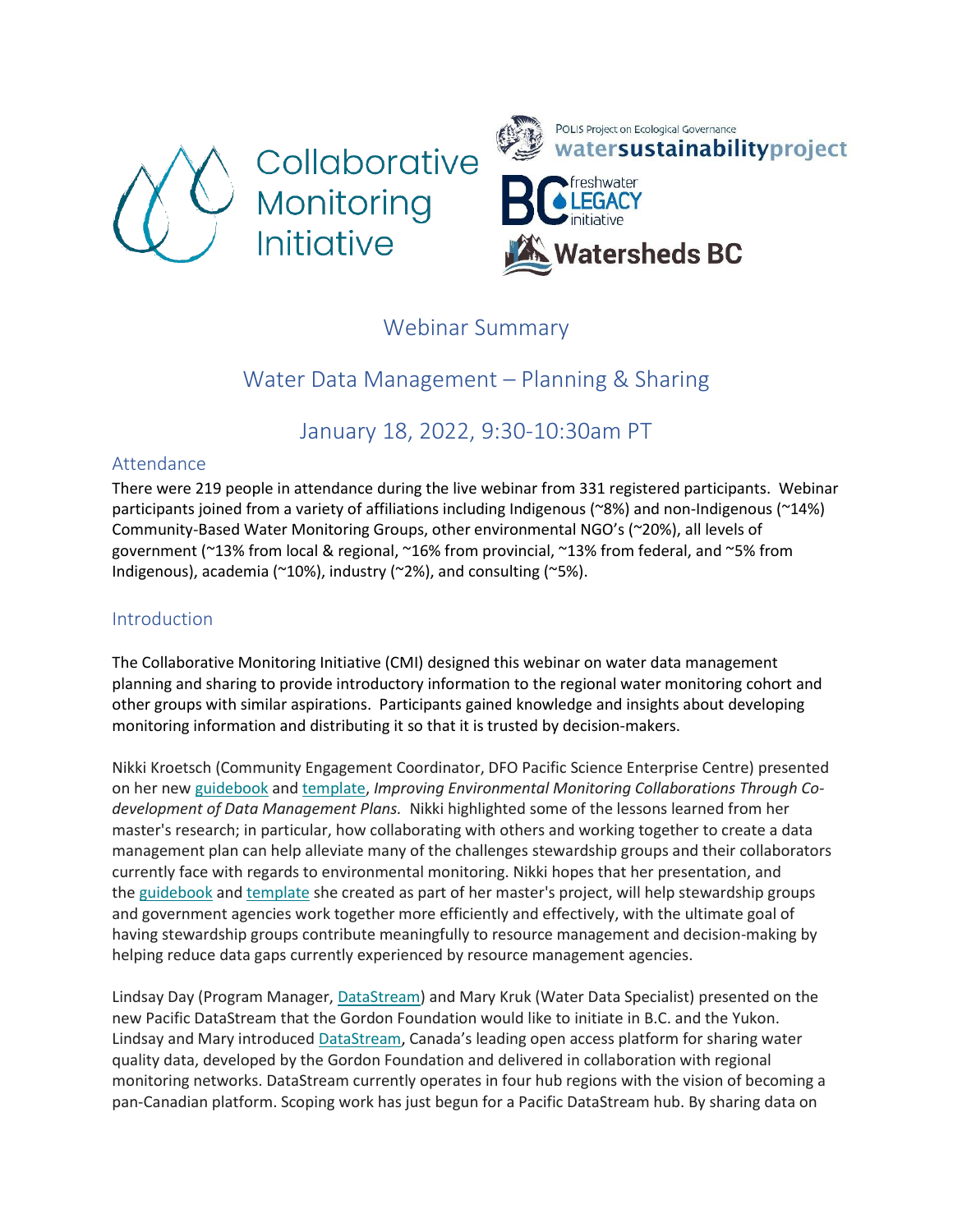DataStream, community science and watershed groups, Indigenous Nations, academic researchers, and governments at all levels broaden the audience and impact of their work. This presentation will outline the scientifically robust and digitally secure DataStream platform, including the map-based search, data visualization tools, and its focus on data access, storage, and interoperability.

Presentations were followed by participant questions and views on community-based water monitoring data management.

Please complete our Webinar feedback survey[: https://www.surveymonkey.com/r/2B7K5DX](https://www.surveymonkey.com/r/2B7K5DX)

# Guest Speakers

**Moderator:** Ania Javorski, Collaborative Monitoring Initiative Coordinator

## **Part 1** [Improving Environmental Monitoring Collaborations Through Co-development of Data](https://sparkjoy.org/polis/files/2022/02/Nikki-Kroetsch-Improving-Environmental-Monitoring-Collaborations-Through-Co-development-of-Data-Management-Plans.pdf)  [Management Plans](https://sparkjoy.org/polis/files/2022/02/Nikki-Kroetsch-Improving-Environmental-Monitoring-Collaborations-Through-Co-development-of-Data-Management-Plans.pdf)

Nikki Kroetsch is the Community Engagement Coordinator at the Fisheries and Oceans Canada (DFO) Pacific Science Enterprise Centre (PSEC), which is a research facility in West Vancouver that prioritizes collaborations with community partners. Nikki completed a Master's in Resource Management at Simon Fraser University in January 2021. Her research, which was done in collaboration with PSEC, looked at how governments can better collaborate with stewardship groups on environmental monitoring initiatives, focusing on the role of data management and communication. In her current role, Nikki runs the PSEC Community Stream Monitoring (CoSMo) project, which is a stream monitoring collaboration involving several stewardship groups, post-secondary institutions, and municipal governments in the Metro Vancouver region. Nikki originally became interested in working for DFO when she volunteered at the Hyde Creek Watershed Society in Port Coquitlam in her early 20s and is thrilled that she now gets to work with and support the same stewardship groups that inspired her so many years ago (and continue to inspire and motivate her every day).

#### **Part 2** [DataStream: An open access hub for sharing water data](https://sparkjoy.org/polis/files/2022/02/Lindsay-Day-and-Mary-Kruk-DataStream-An-open-access-hub-for-sharing-water-data.pdf)

Lindsay Day is the Program Manager for DataStream, Lindsay works with communities, researchers, and governments to continually grow and improve the DataStream platform. Lindsay has a background in health and science communications and is passionate about working with others to improve how we live with, and care for, water in Canada.

Mary Kruk is the Water Data Specialist on the DataStream team. Mary provides water science expertise and grows the user community across the DataStream hubs. Mary has a background in water quality monitoring and assessment and advocates for the use of open data in research and decision-making.

### Questions and Answers

1. In your studies and or training, did that include Cultural sensitivity within your co-development of data management?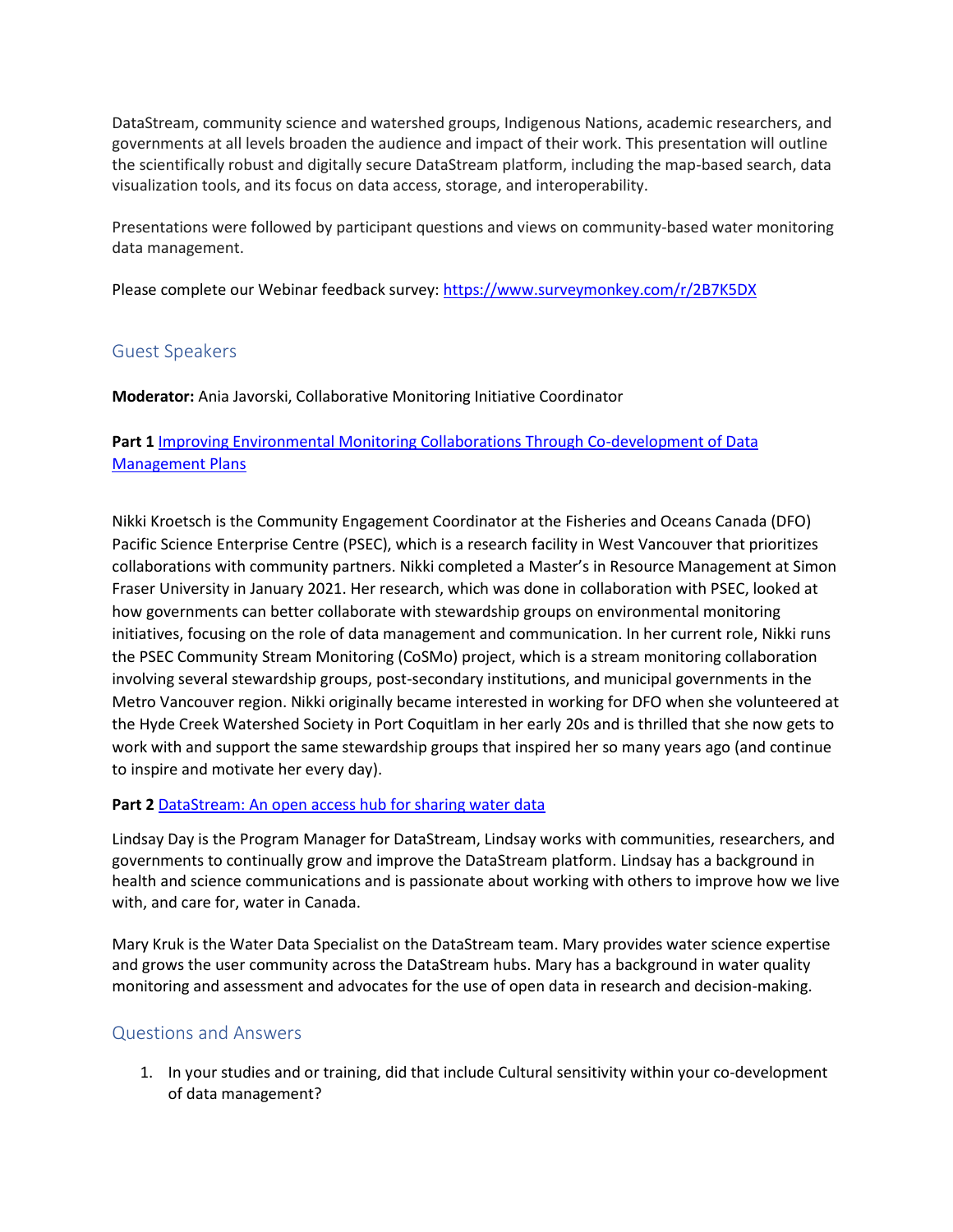My Master's research focused mainly on volunteer stewardship groups, primarily Streamkeepers, so it didn't involve Cultural Sensitivity training specifically. However, I've made efforts to self-educate about Cultural Sensitivity and working with Indigenous peoples by utilizing resources offered through DFO as well as exploring publicly available resources, such as those offered by Indigenous Awareness Canada (https://indigenousawarenesscanada.com/). Another person in the chat suggested OCAP (https://fnigc.ca/ocap-training/) as a resource for those looking to respectfully engage with Indigenous communities. I'm certainly not an expert and still have lots to learn, but I recognize that working with Indigenous communities requires different levels of consideration, especially regarding data sharing, than when working with volunteer groups, and recommend that anyone who wants to collaborate with an Indigenous community utilize the resources that are available so that you do so with a better understanding of the historical and social landscape, including what's meant by Cultural Sensitivity.

2. Thank you for your presentation, this is so helpful. Question: How do you manage qualitative data, like relationships between society and the water? And how do you aggregate quantitative and qualitative data towards wholistic ecosystem health?

Great question, and not an easy one to answer! My Master's research incorporated qualitative and quantitative data, which I collected by interviewing volunteers from stewardship groups and employees from government agencies who had collaborated to some extent with said stewardship groups. The information can be processed, categorized, and analyzed using Excel, or more specialized qualitative data management software, such as NVivo. The challenge, however, would be attempting to use qualitative data to show changes in societal perceptions, opinions, and relationship to water over time. Attempting to show these changes in the broader public may be too great a task; however, showcasing the benefits of stewardship groups as far as how participation contributes to changes for volunteers is certainly doable. For example, some studies have shown the beneficial socio-ecologic effects of volunteering with a stewardship group by asking new members to fill out a survey when they first join the group, and then again once they've worked with the group for a set amount of time (e.g., one year). These surveys were really helpful in that they were able to document changes that occurred in the same individual(s) over time, such as their perceptions about certain things, how much they'd learned, etc.

3. Do you have suggestions as to how best to get agencies such as municipalities to consider and use water quality monitoring data? It seems that at times because it is collected by "volunteers" in stewardship groups that agencies may not take it seriously.

This goes back to the trust factor and the importance of working together from the very beginning. Research has shown that governments are more likely to use data collected by volunteers if they have a relationship with the volunteer group and were involved in the project from the beginning, including planning, implementation, quality checks, etc. So, if you're looking to collect data that you want your local government agency to use, I recommend reaching out to them and suggesting that you collaborate well before you begin collecting data. If you're not sure what data they need and aren't focused on a specific issue, but you want to help contribute to decision-making, then you could start by asking 'where do you experience data gaps, and can we help fill these gaps so that you have more information on which to base decisions? Alternatively, if you have a specific parameter or issue in mind that you want the government to consider, then you could reach out and say "we're concerned about the potential effect that X is having on [the stream/ecosystem] and would like to help collect data to determine if there's any adverse impacts, specifically in hopes that we can support you in making informed resource management decisions that affect [this ecosystem]. However, we want to make sure that the data we collect are useful to you and worthy of being considered in decision-making. Would you be willing to work with us to create a data management plan, so that the data we produce are meaningful and useful for you?" The tone that is used when reaching out is also important. Remember that we're all human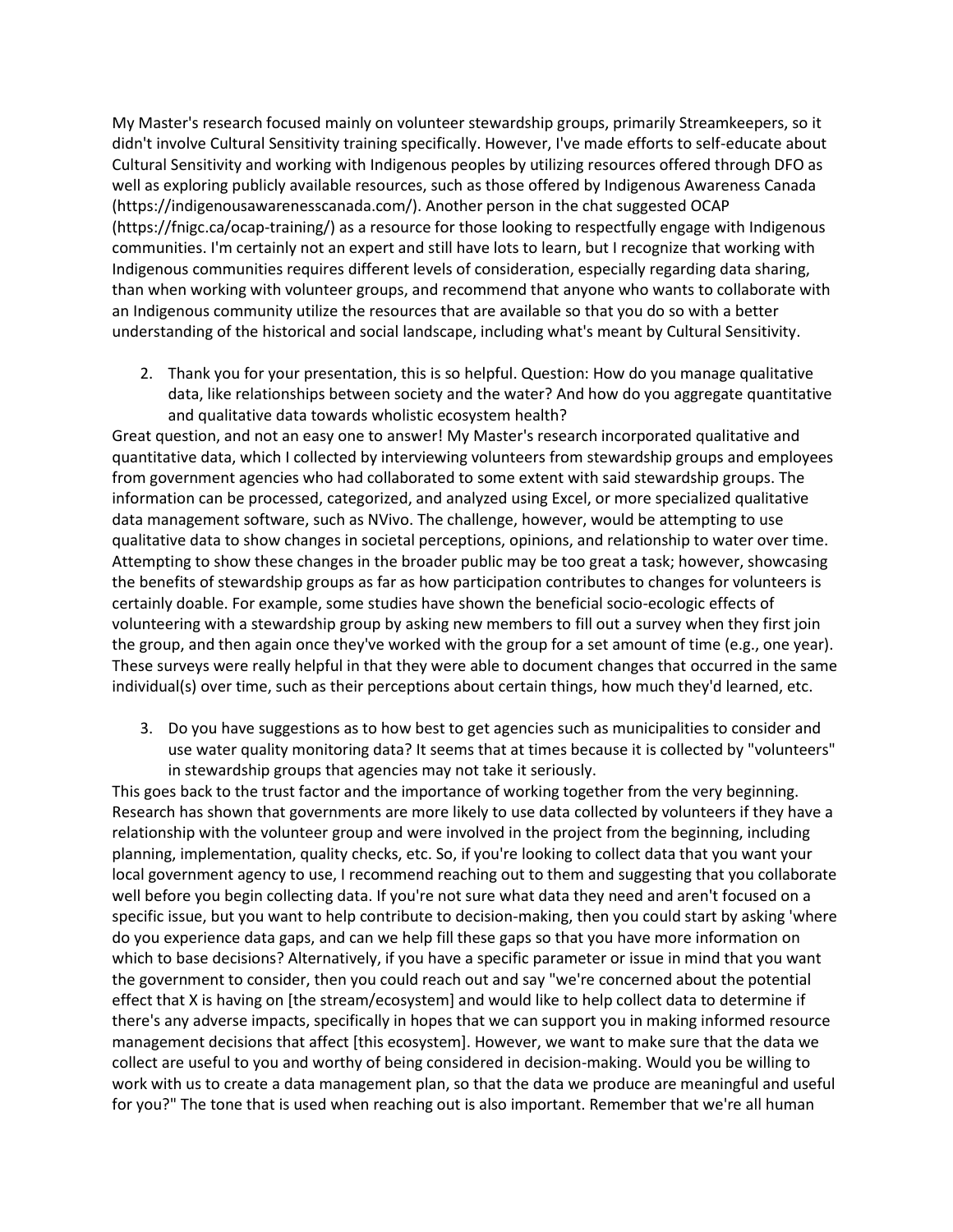(volunteers and government employees), and even though we should all be thinking and making decisions objectively, we're also working in a social landscape where egos and different backgrounds, opinions, experiences, perspectives, and personalities come into play. If you reach out to someone and essentially tell them that you think they're bad at their job and you have the data to prove it, they're likely going to (consciously or subconsciously) become defensive, which will likely hinder efforts to collaborate and create a sense of distrust from the beginning. Alternatively, if you reach out and your tone implies that you're not placing blame but that you'd like to work together to help achieve shared goals, the person is likely going to be much more receptive, and the foundation of trust can be built up from there. If you still have questions, I recommend reaching out to the West Vancouver Streamkeepers. They have a great relationship with the District and are a wealth of information when it comes to establishing and maintaining positive relationships. They're also just a great group of people and I'm sure would be willing to offer advise for other stewardship groups :)

### 4. Where can one get the DMP Template

The link was provided in the Webinar invitation and also at the top of this summary, but you can also go to SFU Summit and search Nicola Kroetsch

(http://summit.sfu.ca/search/apachesolr\_search/Nicola%20Kroetsch). Appendix A is the Guidebook that the presentation was based off of, and Appendix B is the template. There are two versions of the template; one is blank so that groups can easily fill in the sections and the other is an extended version that includes instructions and suggestions of what to include in each section.

5. Please define poor quality data, there is always a grade (A to E?), dependant upon setting and equipment. In the absence of nothing, all can add potential value.

There are a number of data grading systems in use in north America. They are generally based on multiple criteria.

6. Our agencies/organisations are "on-board" (for the last three years), but it is apparent that there is no real time for their review of the process or data. How to work this further?

This is a challenging question to answer not having information about the collaboration/project/relationship, but my suggestion would be to contact the agency representative who you have been collaborating with (or determine who best to talk to about the situation if you've been speaking to more than one representative, and then reach out to them) and ask if you can set up a meeting to discuss what's needed to move the project forward and what in-kind support they're able to offer. For example, if they struggle with capacity issues and lack the time to review the process/data themselves, they might be able to provide funding to contract someone to do the analysis. I've seen this done with other collaborations between local governments and stewardship groups and it's reportedly been quite effective in ensuring the project moves forward while not overwhelming the local government staff who may already have a lot on their plate.

7. How does one overcome the proprietary attitude of companies that have collected data and will not share?

Another great, but also challenging, question. Companies often have legally binding agreements in place, meaning they aren't allowed to share their data, even if they wanted to. If that's the case, I suspect there's likely not much that can be done as far as getting them to share the data. However, if there are no formal/legal reasons for them not to share data but they are still opposed to sharing, it may again link back to issues of trust. Data that are taken out of context can often be misconstrued, which can contribute to the spread of misinformation and be quite harmful for the company or others. So, there's a lot of risk involved in handing over data to someone who may (1) not understand the data or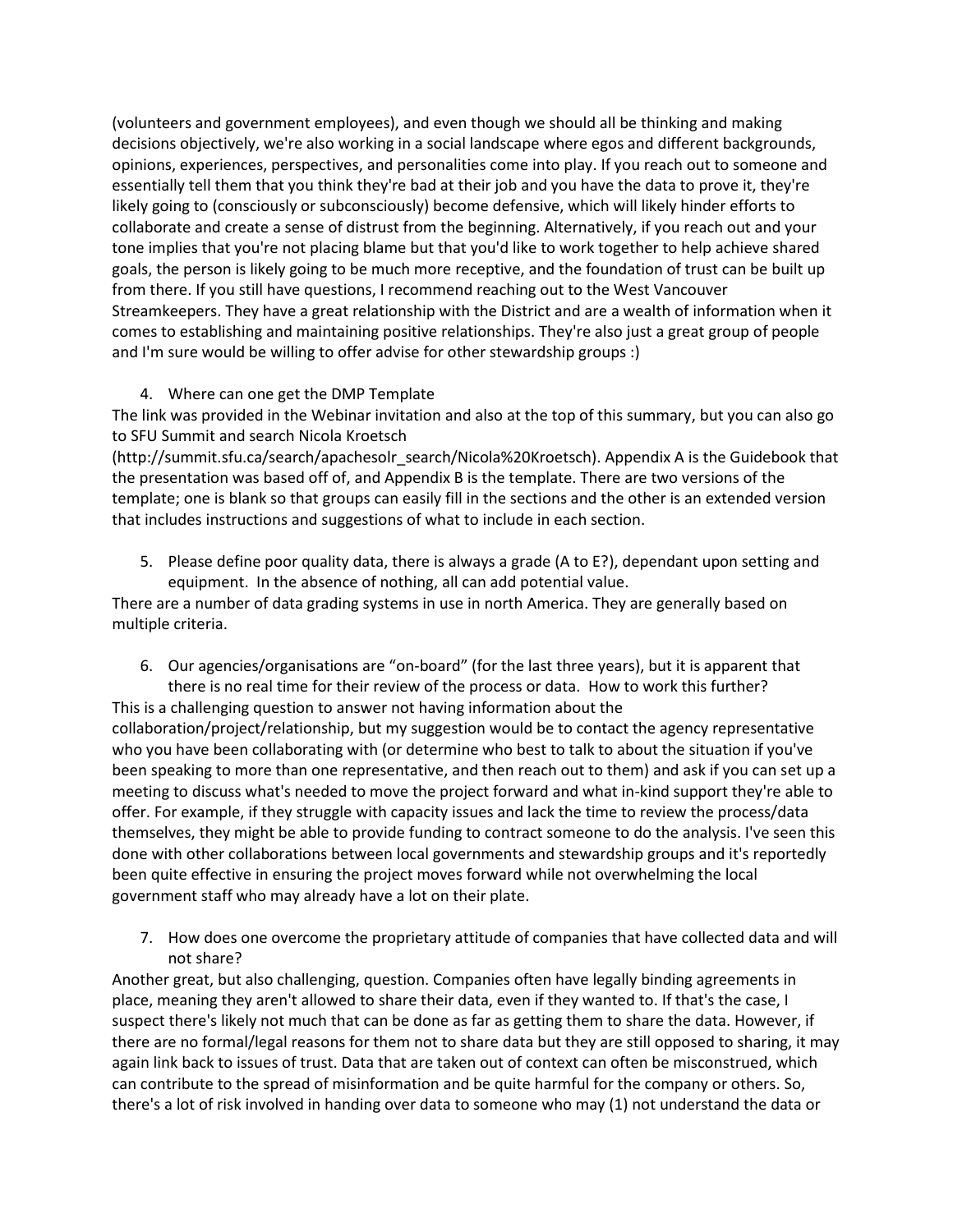(2) have an agenda and intend to use the data to pursue said agenda. I certainly don't mean to imply that either is the case in your situation, but if there's no relationship between you and the company, how are they to know? So, in this sense establishing a relationship and working to build trust may help. Some of the groups I work with host annual or biannual round-table meetings, where they invite representatives from local governments and relevant companies to join, which I believe has been helpful in establishing positive relationships. Having in-person meetings allows people to get to know each other, to discuss concerns, and to establish shared goals, which helps build trust and breaks down the "us vs. them" mentality that often prevents collaborations from succeeding. Building relationships and trust takes time, and I don't mean to imply that inviting a company rep to a meeting or two will automatically result in them sharing their data, but it may open doors for data sharing or collaboration of some sort in the future.

8. Will you be covering likely the most important point of water quality monitoring, that is if there are issues identified with poor water quality, then what will be done to deal with such issues. If the collection of data does not result in improvements to water quality, does this limit the value of such data?

I wouldn't say it limits the value of the data, but I agree that the ideal scenario would be for the data to contribute to resource management decisions that ultimately result in improvements in the water quality. In the Data Management Plan Template, I included a section called Linking the Data to Action, which is meant to facilitate discussions about what actions might be taken, should issues of water quality be identified. This is where it's really important to determine which agencies you might want to involve in the project, as the jurisdiction of each agency limits what they're able to do. For example, municipal governments have jurisdiction over land-use, so they may have the ability to install rain gardens or other types of green infrastructure to address water quality issues related to stormwater runoff; whereas the Province, specifically the Ministry of Agriculture, Food, and Fisheries, has jurisdiction over agriculture, so if you're partnered with your local government and suspect that water quality issues may be the result of agricultural runoff, it may be helpful to involve the Ministry of Agriculture, Food, and Fisheries, because the local government may not have the ability to address the issue alone.

9. What top 10 Monitor Quality parameters are most important to collect? It can depend on the region and the water quality concerns in your region. If you want to learn more about commonly measured water quality parameters, you can do so here:<https://datastream.org/guide>

10. Why no water quantity data stored - impacts/allows determinations of groundwater components (groundwater health) and directly impacts water quality?

There are some groups that share water quantity data on DataStream, however since the Water Survey of Canada manages and shares water quantity and hydrometric data publicly across the country and does a good job of this, we keep our focus on water quality.

11. Would your groundwater data include data from various mines within the industry? Yes, we can certainly share groundwater data from industry. If you want to stay up to date with when we will begin to accept groundwater data you can sign up for the DataStream newsletter <https://bit.ly/DataStreamNewsletter>

#### 12. Why is BC in development?

DataStream has been developed with a regional approach by taking time to build networks with monitoring groups, communities, and governments each time we enter a region. The scoping work has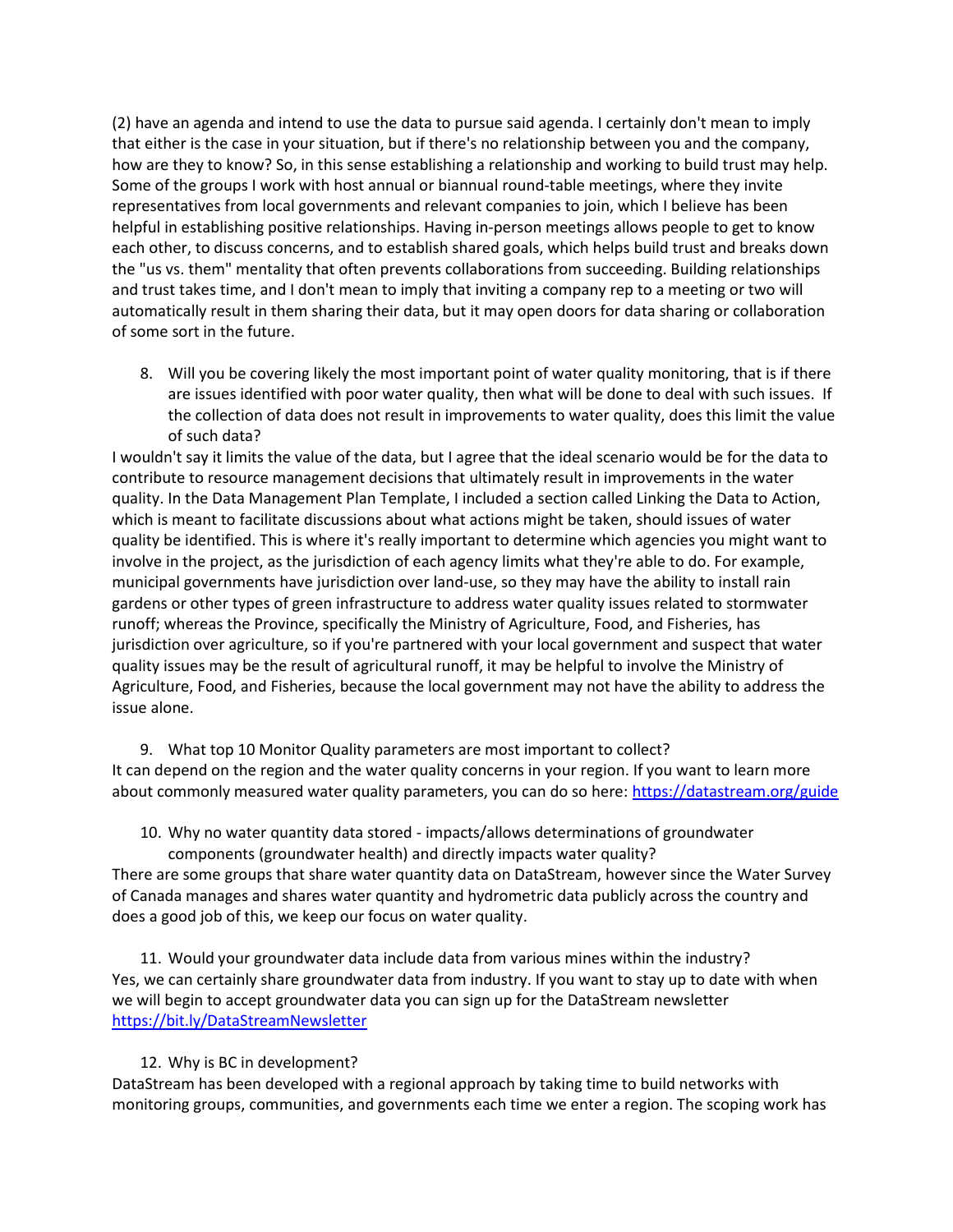just begun for the Pacific, so it will take some time to build networks in the region before Pacific DataStream will launch.

13. Are you also monitoring water levels or just water quality? DataStream can accept water level data, however, our focus is on water and sediment quality.

14. Is DataStream intended as a replacement for EMS? DataStream isn't a replacement for open government systems, though we do link and connect with them in other regions where we work and are speaking with the governments of BC and Yukon to explore how best to so for the Pacific region.

15. What differentiates Data Stream from e.g., the Strait of Georgia Data Center or the Pacific Salmon Explorer?

DataStream focuses on water quality (and sediment quality) specifically and has a regional (transboundary, drainage basin level) approach to data sharing. DataStream aims to elevate the work of existing data management systems and be as interoperable as possible. DataStream has connected with data systems in other regions and helps to provide more exposure to these platforms. It also helps the water quality data from these systems be more easily integrated with other data from other providers, since when the data is accessed through DataStream it is in a consistent format.

16. Does DataStream connect with BC Ministry of Environment Environmental Management Systems (EMS)? or received directly from labs?

We are just beginning to have conversations with the BC government about how we can best work together. There is potential to work directly with labs. To date most of our conversations with labs are around mapping to the DataStream-WQX schema and how lab data exports could align with this standard.

17. Can you share community-based monitoring organizations, preferably for the pacific data stream (future sharing)?

We focus a lot of time on working with community-based monitoring organizations and can provide hands-on training and resources for groups who would like to share data on DataStream.

18. So does this include BC Water Tool data sources?

Water quality data from the BC Water Tool could be shared on DataStream, however we are just starting to have initial conversations in the region.

19. Can you share some stats on how often Data Stream data are downloaded/used, and for what purposes? Would be interesting to know who the main DataStream users are.

Use cases for DataStream data include national-scale reporting such as WWF-Canada's watershed health assessment, API integration with water quality modeling and analysis tools, data sufficiency and gap analyses, and development of new water monitoring programs. Many community groups use DataStream to communicate monitoring results and elevate the impact of their programs. It also satisfies open data sharing requirements tied to funding and publications. We do track visitors to the site and number of downloads for each dataset and are working on publicly sharing these stats. Dataset DOI's can also be used to track citation and use of a given dataset.

20. In terms of the Pacific Data Stream - how does this tool overlap with the BC water tool?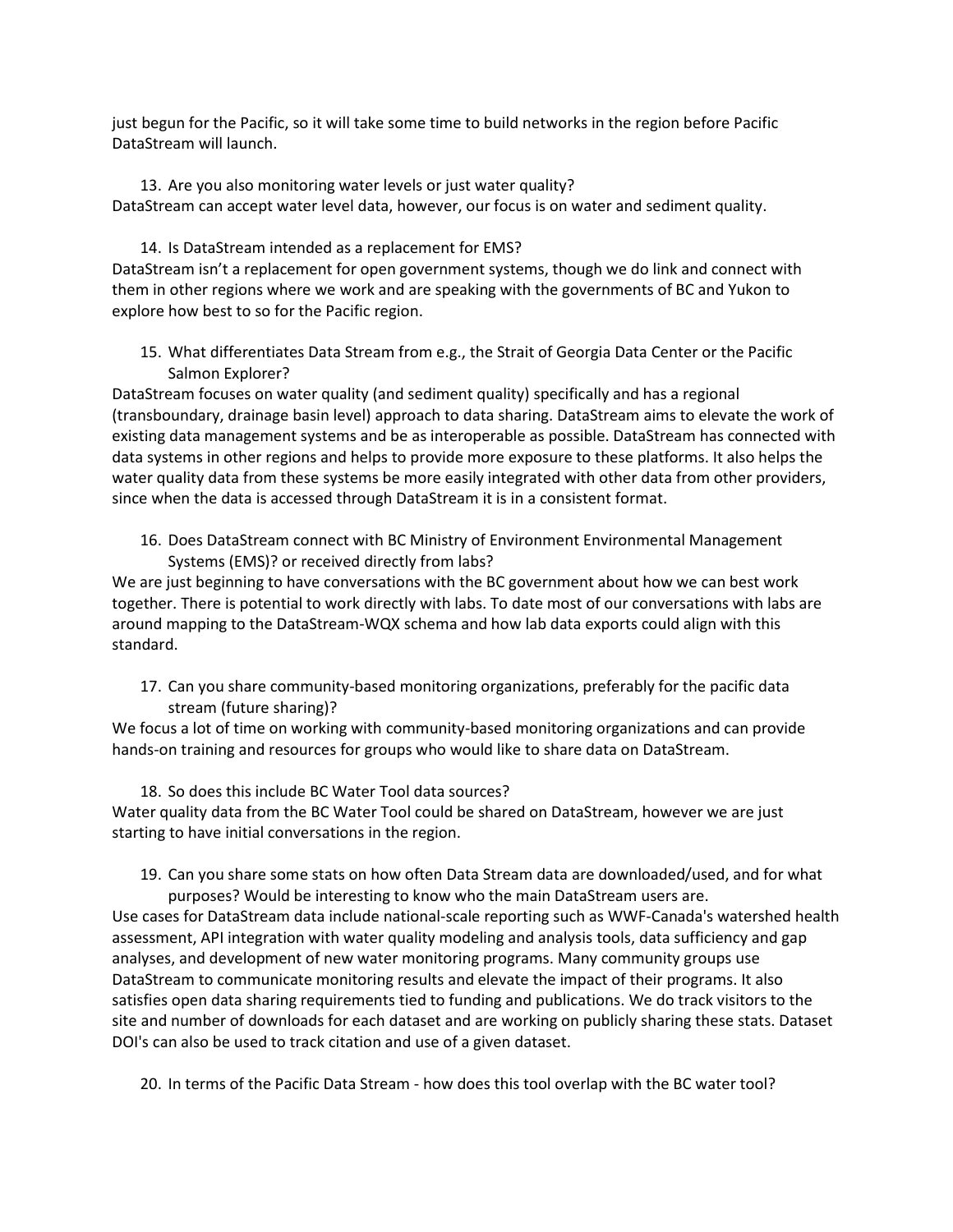This would depend on the type of data, as DataStream focuses on water quality data specifically, and whether or not the data contributor would want to share on DataStream. We have been successful in linking with other data systems in the other regions we work and are just beginning to have these sorts of conversations in BC and Yukon.

21. Do you know if the DataStream platform is used by the Province of BC at all or Federal Government (i.e., DFO?).

We are just beginning to have conversations with the BC government about how we can best work together. In other regions we commonly work with provincial/territorial governments, and we are already actively working with ECCC and DFO to share long-term water quality data. DFO has already published some water quality data on DataStream in the Pacific region.

### 22. How do you ensure data in Data Stream has been quality assured?

We require that data stewards provide information on sample collection methods, as well as analytical methods for lab-analyzed samples, and standardized parameter names, so that secondary users are able to evaluate if the quality of the data is fit for purpose. We also have some basic quality control checks upon upload, e.g., if pH is outside the range of 0-14. In addition, all data uploaded must conform to the DataStream-WQX schema, which ensures necessary information is included with each observation (e.g. location, units of measurement, sample fraction as applicable, etc.).

23. Are there limits to quantity of data? We're monitoring temperature hourly at 30 sites in the Chilliwack/Vedder watershed. Wondering if we could upload that 1 to 4 times per year per site along with water quality data that's measured each time temperature data is retrieved? The DataStream database is scalable and doesn't have limits in how much data it can store. There is a

5GB limit for each manual upload, and a theoretical 1TB limit for automatic integration uploads. So the amount and frequency of data uploads that you have suggested would not be an issue.

24. As an applications developer, I would be interested what platforms were used to develop datastream.org.

We use a number of open-source software on the platform (e.g. Leaflet, Plotly), however the system was custom built by our senior software developer. If you would like to learn more, you can reach out to us at datastream@gordonfn.org and we can set up a conversation with the DataStream developer.

25. How easy would it be to develop an API to "Epicollect5" (our data platform), including water quantity data…)?

There is likely potential for us to integrate with the Epicollect5 API, if you reach out to mary@gordonfn.org we would be interested in continuing the conversation.

26. Who would we contact for information about reasonably priced water quality measurement and sampling equipment for community groups?

DataStream does not participate in water monitoring ourselves. Water Rangers, who develop easy to use community water monitoring test kits could be worth reaching out to: https://waterrangers.ca/about/contact/

27. Are you able to briefly summarize the types of data uploaded and shared? There is a great deal of variation in what data are collected.

DataStream's focus is ambient water quality data. So we typically handle quantitative data such as field collected observations and measurements and discrete lab-analyzed samples of surface water and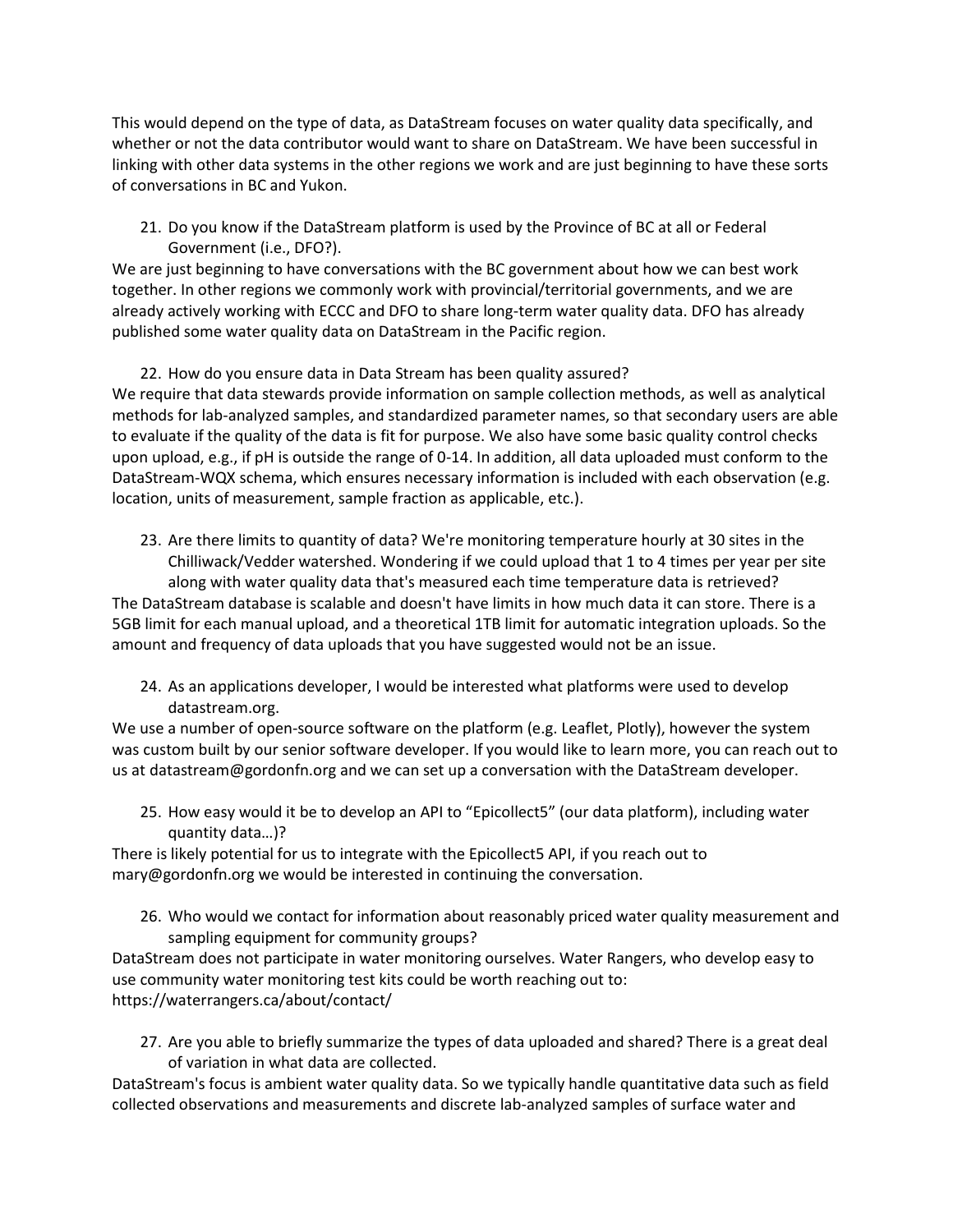sediment. Currently DataStream shares over 800 water quality parameters that can range from nutrients, metals, pesticides, PAHs, pharmaceuticals, etc.

- 28. Is there any way to use the DataStream platform without making all of the data public? Some of our nation-specific data needs to remain private for political reasons, but this platform seems very useful! Alternatively, is it possible to upload data and then remove it at a later date? All data on DataStream are published under an open data licence. The site was built for the data that people want to publicly share to support collaborative water stewardship. In 2021, we began offering embargo periods, if you would like to delay publication for up to a year. Once data is uploaded to the site it also can sit in 'Preview' mode until the contributor is ready to publish it, and only the data contributor has access to the data during this time. Though datasets can be updated, and data removed, there would still be a record of past versions of a dataset.
	- 29. How does DataStream work with existing water data repositories? Would DataStream aim to connect directly to access existing data?

DataStream aims to be as interoperable as possible with other data systems and repositories. This can look differently depending on the system. For example, we may work with data contributors to pull data from an existing system, transform it to the DataStream-WQX schema, and publish it on DataStream through an automated integration (note that data must be available in structured, open, machinereadable format to do this). In other cases, datasets published on DataStream can be searchable and accessed (via metadata + DOI link) from other data systems and catalogues (such as DataCite and Federated Research Data Repository).

30. We have community members collecting data throughout the summer on an app, is there live updating of the data or would I need to bring their data all together and submit it periodically to DataStream?

At this time DataStream doesn't host near real time (or live) data, so once data is collected on the app it could either be periodically submitted, or if it is uploaded to a data system with an open API, DataStream could pull the data at regular intervals, which could be a yearly to daily frequency depending on your preference.

31. Can streamkeepers send data to Nikki to add to the CoSMo project rather than upload it themselves? or can DataStream build APIs on our behalf?

If the data are collected as part of the CoSMo project, then Streamkeepers don't need to worry about uploading the data to DataStream, as the data will be uploaded by Nikki. So people can simply continue sending the data files to me as they have been previously. However, for historical data and/or data that were not collected as part of the CoSMo project, each Streamkeeper group will have to upload them themselves, as I unfortunately don't have the capacity to QAQC, manage, and upload all the historical SK data at this point. DataStream does not currently build APIs for other organizations but if an open API exists there is potential for DataStream to connect and pull data.

32. Do you have a list of Data Stream collaborators (BC agencies/organisations)? Islands Trust, FLNRO, CRD?

At the moment we are just beginning to network and look for potential collaborations in BC and the Yukon.

33. It seems like DataStream is one of many existing platforms - from the Strait of Georgia Data Center, the Pacific Salmon Explorer, to Water Rangers and the Open Science and Data Platform.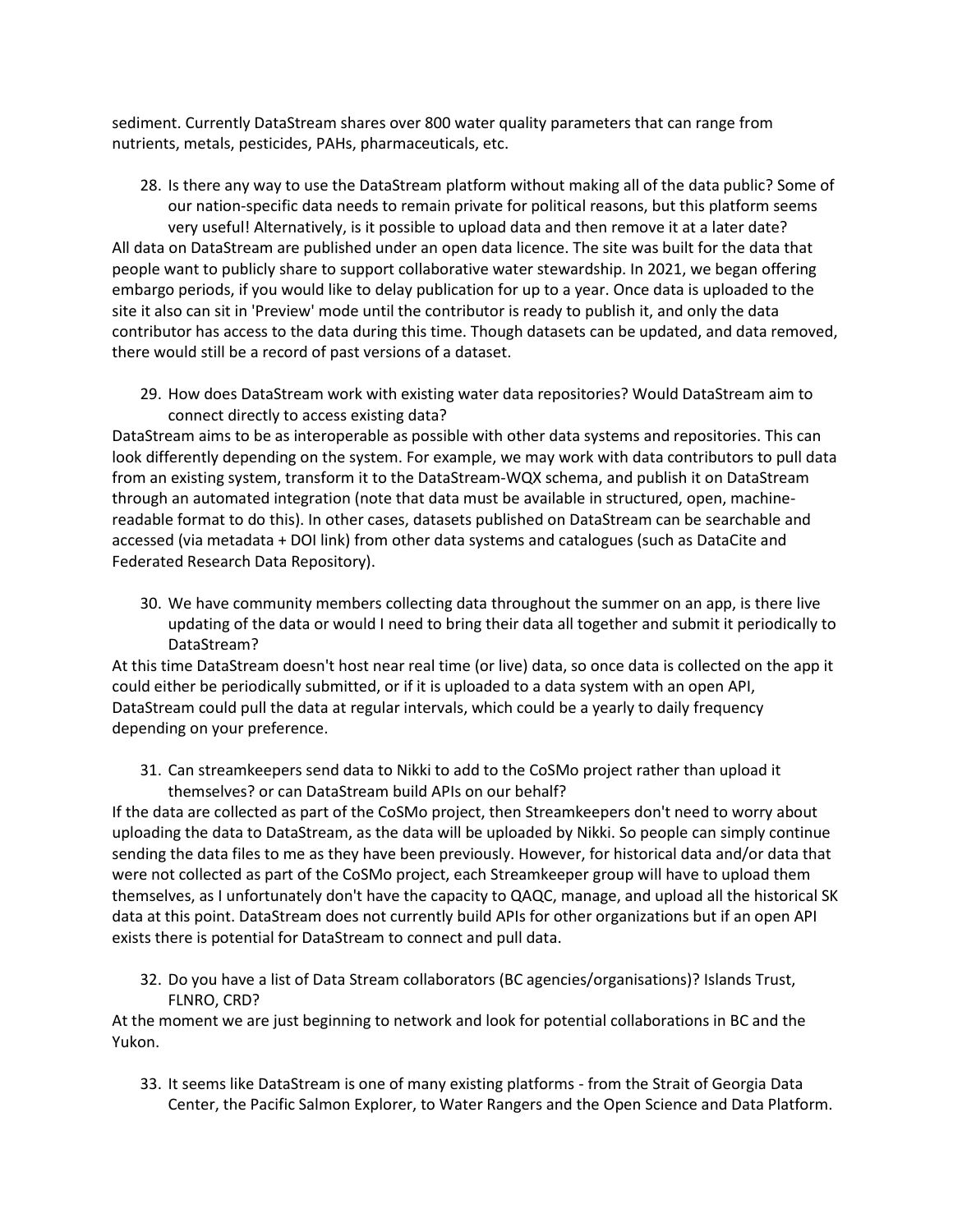How do we "streamline" efforts or do you recommend different platforms for different purposes? (Like OSDP is focused on cumulative effects)

A great question. We believe a healthy digital data sharing ecosystem consists of many tools, platforms and services to meet different needs (e.g., repositories, data analysis/reporting tools, and for different data types). When these systems can connect and work in complementary ways, it's a win for everyone. Fostering this kind of interoperability includes both technical aspects (e.g., adopting common data and metadata standards, using machine-readable and non-proprietary data formats, and establishing welldefined APIs), as well as convening and dialogue to support coordination and collaboration among those working in the space. We've seen success with this approach in the other regions where we work (e.g., connecting with Water Rangers, government portals and other systems) and are just beginning these conversations in BC and Yukon.

34. Are there plans to add stream flow data to DataStream? Such an important (and related) part of the freshwater analysis story.

A handful of groups do share flow data on DataStream. However, since the Water Survey of Canada manages and shares water quantity and hydrometric data publicly across the country and does a good job of this, we have not focused on it as we do water quality. Being able to better link these two data sources is something we know would be valuable and continue to keep in mind as our respective systems evolve. Taking in groundwater data will be the next big data type for us in the near-term.

35. Can you add older water quality analysis reports as is, i.e., without point based data? It would be for a lake, for example.

Reports and analyses can be included as attachments to a dataset.

36. As a charitable foundation what guarantees are there that there will be long term funding to support the Data Stream Hubs?

DataStream is committed to ensuring long-term access to data everywhere we operate. As with any organization— charitable, private, public or otherwise—this means having robust plans in place for long term organizational sustainability. DataStream's activities are supported by funding from a diversity of sources including governments and foundations. This includes DataStream's founding donor, The Gordon Foundation which is invested in the long-term sustainability of the system. Though DataStream is very well positioned from a sustainable funding perspective, we do have plans in place to ensure continued access to data in the unlikely event that DataStream were no longer able to operate. This includes data preservation and access plans.

37. Is it possible to keep specific data points private because they're taken from a homeowner's property (e.g., shallow well)?

Yes. There is the option to omit these monitoring locations from the dataset, or else DataStream offers a horizontal accuracy buffer, where you can define a horizontal accuracy for the monitoring location so that the exact location remains private.

38. Is the Gordon Foundation working with the Federal Govt in the creation of a "ministry of water?"

The Gordon Foundation took an active role in discussions as well as presented in panels during the public engagement period of the formation of the Canada Water Agency, and is committed to continued engagement.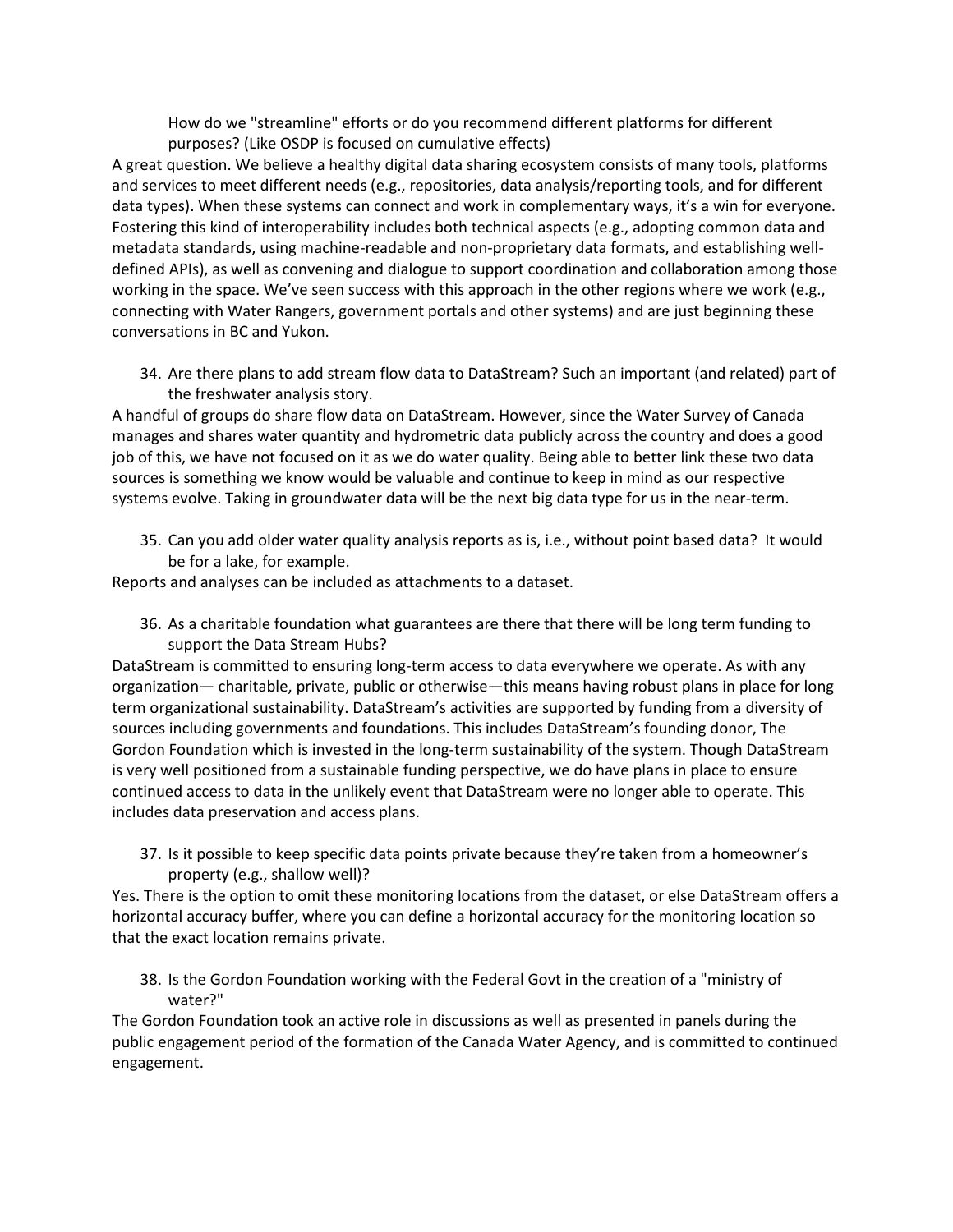39. It would be great to see more information on the data schema used, how this aligns with WQX and what elements (attributes) are in-place and /or being considered.

The DataStream schema can be accessed publicly through our Github page: [https://github.com/gordonfn/schema.](https://github.com/gordonfn/schema) Please reach out if you would like to discuss further!

40. Will DataStream provide a trend analysis feature in the future? The DataStream platform focuses on data sharing and access, and in order to remain a neutral home for data, does not perform any data analysis or interpretation. So at this time trend analysis is not a supported feature.

41. Would you be interested in a demo presentation to FN Government Depts? (Mary and Lindsay) Yes, we would certainly be interested! Please send us an email and we can continue the conversation: lindsay@gordonfn.org, mary@gordonfn.org

42. Is there any means for data owners to know who has downloaded their data? DataStream doesn't track who has downloaded datasets, only the number of downloads.

43. Could you briefly describe the data upload process? It would be helpful to have a sense of the effort involved.

Unfortunately, we were short on time during the presentation and would have liked to demo the upload process. We strive to make sure the data sharing process is as streamlined as possible. To begin contributing data you would first reach out to Mary (mary@gordonfn.org) to have an introductory call where the onboarding process is outlined in detail. Once you create a DataStream account and transform your data into the DataStream schema (with support from a DataStream data specialist), the upload process involves logging in to DataStream, copying in your dataset metadata (which you prepopulated in a form), and then uploading your data file to the site. We would be happy to discuss this further if you would like to reach out.

44. What is the process to sharing our water quality data here in BC and what Community groups are sharing data?

You can reference our response for a brief description of the data sharing process. We are just beginning initial conversations with monitoring groups in BC, but the data collected by water stewardship groups who work with the DFO CoSMo project is already accessible on DataStream (as per our demo): <https://doi.org/10.25976/0gvo-9d12>

# Webinar Poll Results

- 1. What type of affiliation are you from?
	- a) Indigenous Community-Based Water Monitoring Groups (~8%)
	- b) Non-Indigenous Community-Based Water Monitoring Groups (~14%)
	- c) other environmental NGO's (~20%)
	- d) Local & Regional Government (~13%)
	- e) Provincial Government (~16%)
	- f) Federal Government (~13%)
	- g) Indigenous Government (~5%)
	- h) Academia (~10%)
	- i) Industry (~2%)
	- j) Consulting (~5%)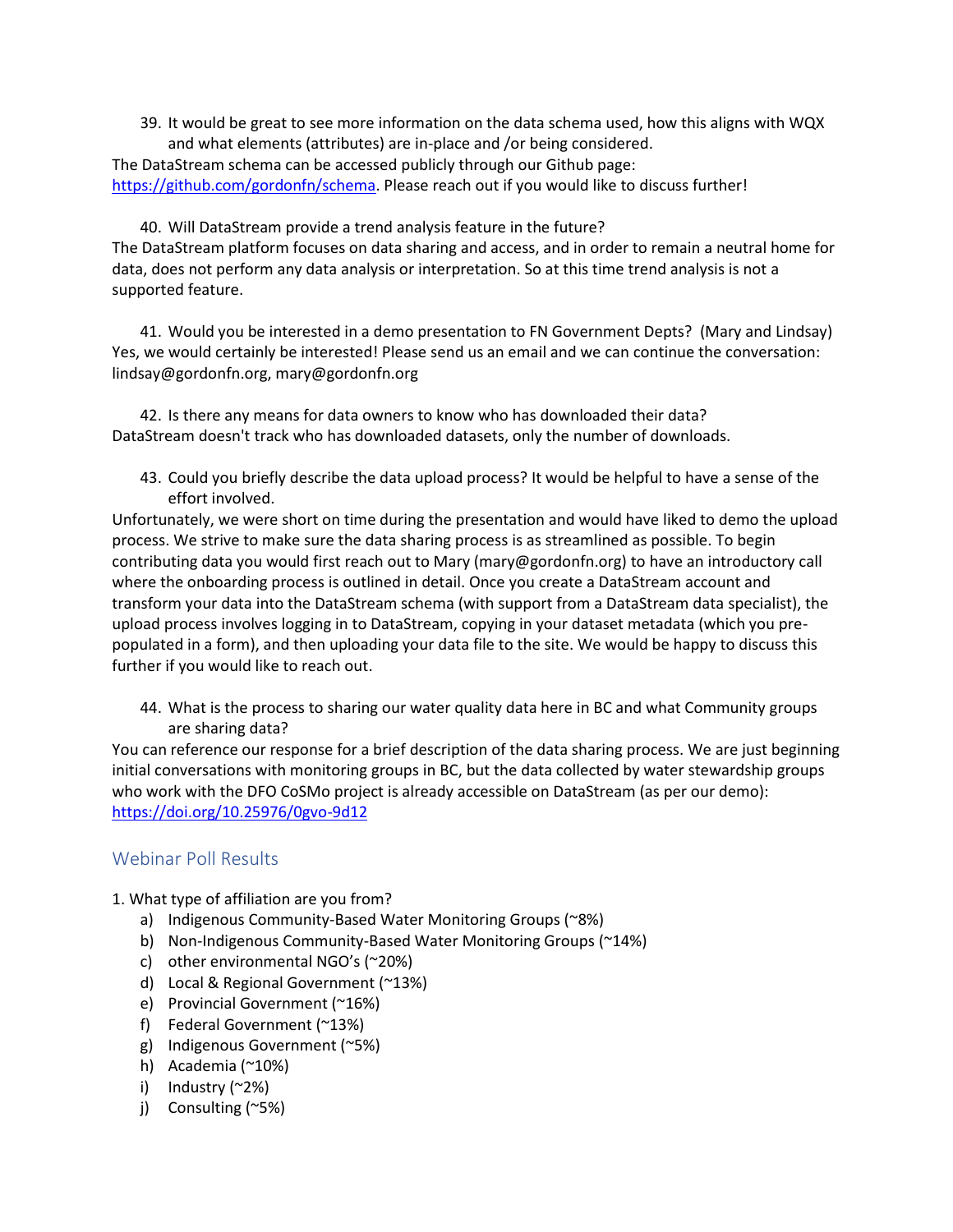- 2. Do you currently have a data management plan in place?
	- a) No (~27%)
	- b) Informal plan (~22%)
	- c) Semi-formal plan (~36%)
	- d) Formal plan in place (~15%)
- 3. Are you interested in participating in a data management planning course?
	- a) Yes (~61%)
	- b) No (~5%)
	- c) Need more info (~34%)
- 4. Is your organization collecting water quality data?
	- a) Yes (~82%)
	- b) No (~18%)
- 5. Have you heard of DataStream prior to this webinar?
	- a) Yes (~28%)
	- b) No (~72%)
- 6. How does (or doesn't) your organization share water monitoring data?
	- a) We don't share our data publicly  $(^{212})$
	- b) Upon request only (~17%)
	- c) Publicly on our website (~17%)
	- d) Publicly on an open data portal (~25%)
	- e) Reports/summary of findings only (~22%)
	- f) Metadata only (~2%)
	- g)  $N/A$ , our organization does not collect water data (~6%)
- 7. What are the biggest barriers your organization faces in sharing water monitoring data?
	- a) Concerns around sharing data openly (e.g. sensitive data) (~28%)
	- b) Capacity/time/resources (~68%)
	- c) Have not found appropriate open data portal  $(^{\sim}20\%)$
	- d) No barriers data sharing is easy! (~6%)
	- e) N/A, our organization does not collect water data  $(20\%)$

### Resources shared in Q&A and chat

Public WebPortal for Water Related Time Series Data for the Province of BC. [https://www2.gov.bc.ca/gov/content/environment/air-land-water/water/water-science-data/water](https://www2.gov.bc.ca/gov/content/environment/air-land-water/water/water-science-data/water-data-tools/real-time-water-data-reporting)[data-tools/real-time-water-data-reporting](https://www2.gov.bc.ca/gov/content/environment/air-land-water/water/water-science-data/water-data-tools/real-time-water-data-reporting)

Water Rangers national open platform<https://waterrangers.ca/>

Resources that are helpful for learning what it means to be culturally sensitive when engaging with Indigenous communities. This is one example of a publicly available resource: <https://indigenousawarenesscanada.com/>